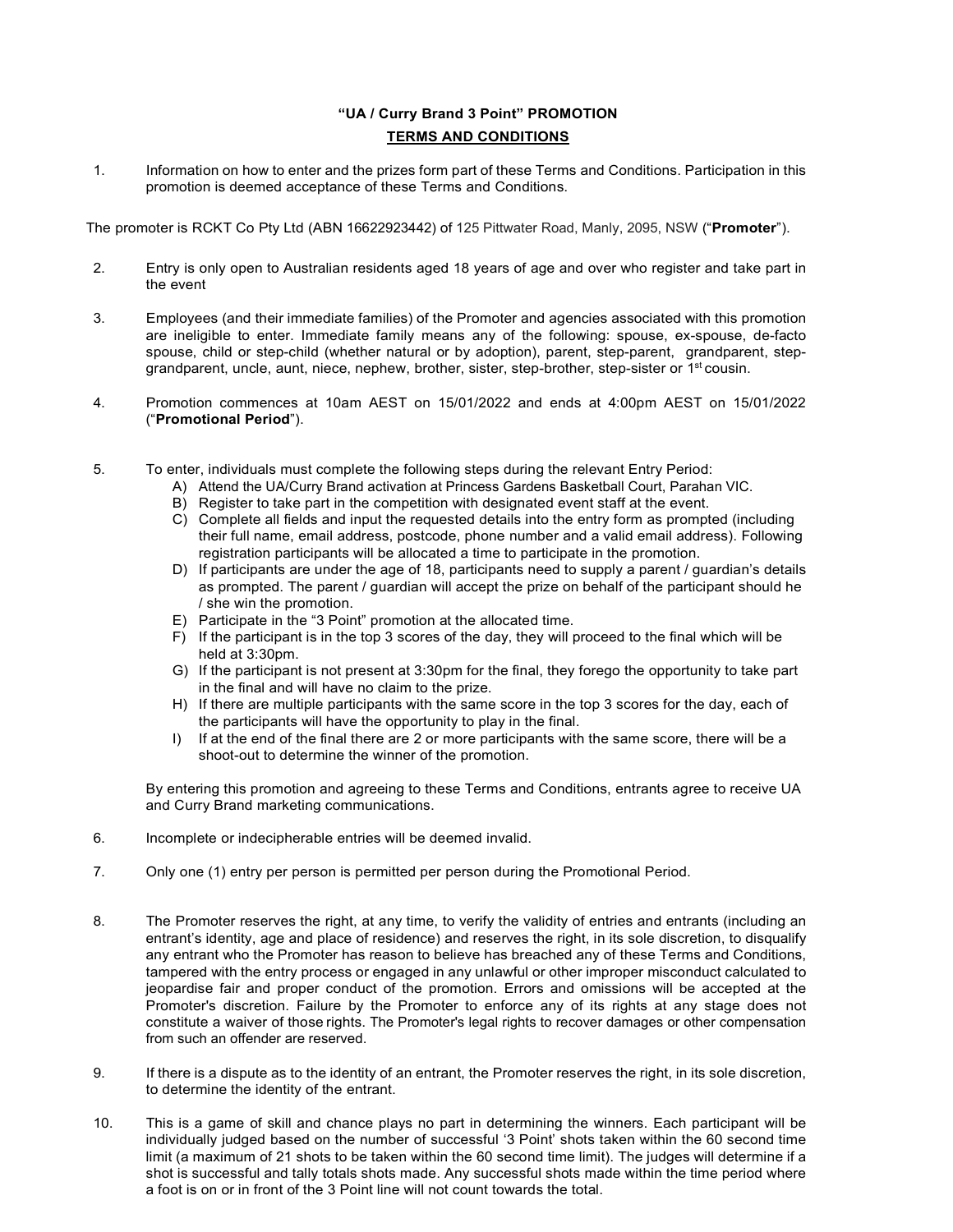Judges decisions on valid and successful shots and the total tally will be final.

In the event of a draw in the final, all participants with an equal top score will take part in a sudden death shoot out. Each player will take turns to shoot from a designated spot on the court (outside the 3 point arc) to remain in the 'Shootout' they must successfully make the shot (or have all parties miss the shot). After each round the judges will select a new location for the shot (each round all players shoot form the same location). If a participant makes the shot they will stay in the shoot out until no other participant is successful. The last participant left is deemed the winner.

- 11. In the Final, The participant that scores the most successful 3 Point Shots within the allocated time frame in the Entry Period, as determined by the judges, will win the AUD\$10,000 prize. Prize to be fulfilled via a direct bank transfer to the winner or winners parent/guardian.
- 12. The winner will be responsible for any ancillary costs associated with taking a prize. Prize is subject to the standard terms and conditions of individual prize and service providers. Additional spending money, meals, taxes, insurance, transfers, items of a personal nature, in-room charges and all other ancillary costs are not included.
- 13. In the event of war, terrorism, state of emergency, pandemic or any other kind of disaster, the Promoter reserves the right to cancel, terminate, modify or suspend the promotion, or suspend, substitute or modify a prize.
- 14. If for any reason the winner does not claim the prize (via attendance at the conclusion of the event) after multiple attempts (3 x Announcements and 3 x Phone Calls) from the promoter at/by Jan 15, 2022, then the prize will be forfeited and given to the next highest ranked participant on the scoreboard.
- 15. Total prize pool value is up to AUD\$10,000 ex GST and all associated personal taxes.
- 16. Entrants agree that they are fully responsible for any materials they submit via the promotion including but not limited to comments, recordings and images ("Content"). The Promoter shall not be liable in any way for such Content to the full extent permitted by law. The Promoter may remove or decline to publish any Content without notice for any reason whatsoever. Entrants warrant and agree that: **INJURY** 
	- (a) Injury clause 22
	- (b) Injury

Without limiting any other terms herein, the entrant agrees to indemnify the Promoter for any breach of the above terms.

- 17. Entrants consent to the Promoter and prize suppliers using their name, likeness, image and/or voice in the event they are a winner (including photograph, film and/or recording of the same) in any media for an unlimited period without remuneration for the purpose of promoting this promotion (including any outcome), and promoting any products manufactured, distributed and/or supplied by the Promoter or prize suppliers.
- 18. If this promotion is interfered with in any way or is not capable of being conducted as reasonably anticipated due to any reason beyond the reasonable control of the Promoter, including but not limited to technical difficulties, unauthorised intervention or fraud, the Promoter reserves the right, in its sole discretion, to the fullest extent permitted by law (a) to disqualify any entrant; or (b) to modify, suspend, terminate or cancel the promotion, as appropriate.
- 19. Any cost associated with accessing or registering or attending the event is the entrant's responsibility
- 20. Nothing in these Terms and Conditions limits, excludes or modifies or purports to limit, exclude or modify the statutory consumer guarantees as provided under the Competition and Consumer Act, as well as any other implied warranties under the ASIC Act or similar consumer protection laws in the States and Territories of Australia ("Non-Excludable Guarantees"). Except for any liability that cannot by law be excluded, including the Non-Excludable Guarantees, the Promoter (including its respective officers, employees and agents) excludes all liability (including negligence), for any personal injury; or any loss